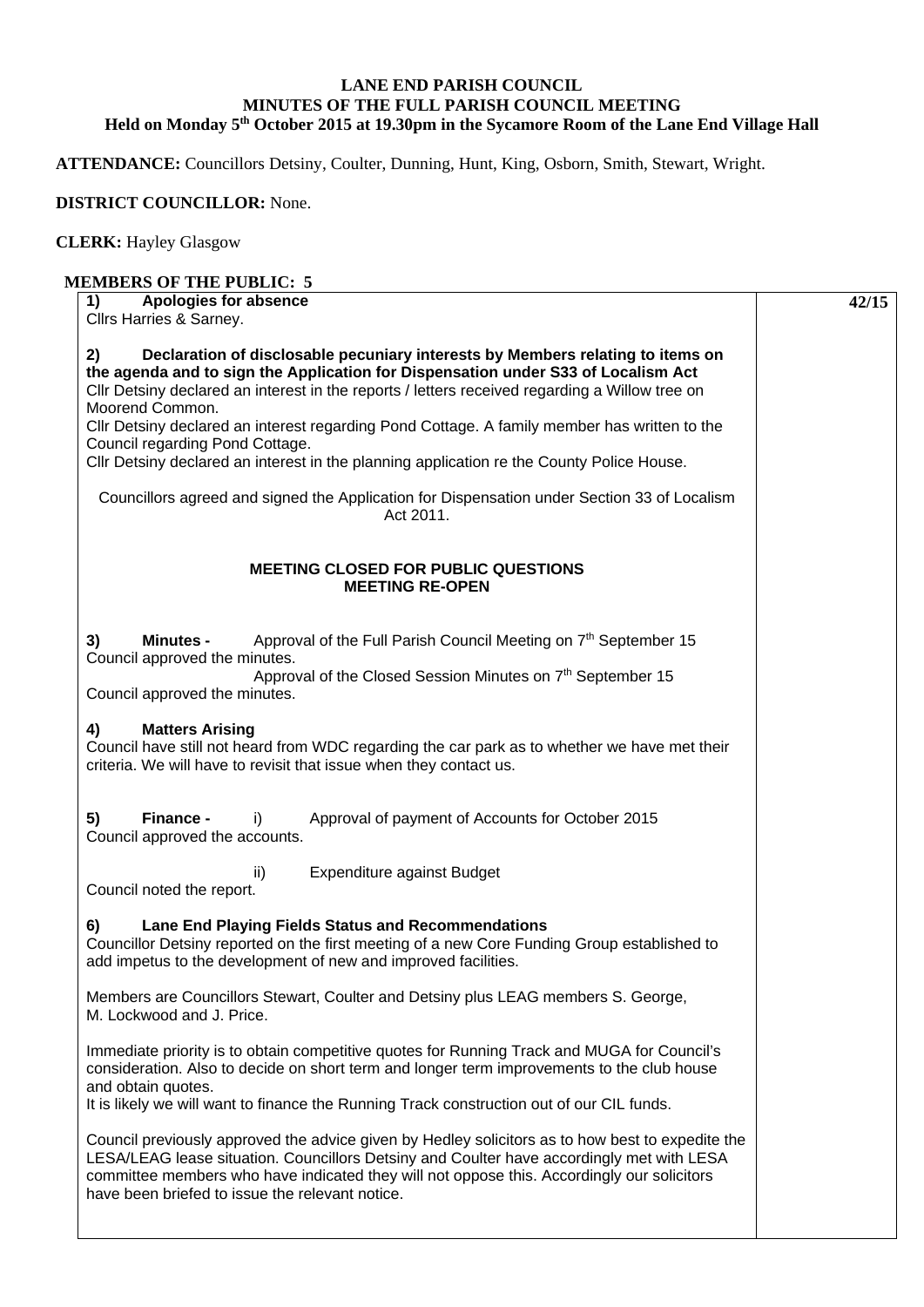| LEAG need to become a properly constituted legal entity and have agreed to take the necessary<br>steps to achieve this.                                                                                                                                                                                                                                                                                                                                                                                                                                                                                                    | 43/15                                                                                             |
|----------------------------------------------------------------------------------------------------------------------------------------------------------------------------------------------------------------------------------------------------------------------------------------------------------------------------------------------------------------------------------------------------------------------------------------------------------------------------------------------------------------------------------------------------------------------------------------------------------------------------|---------------------------------------------------------------------------------------------------|
| David Lett of New Meaning has offered to forsake his final fee payment of £6K (3 x£2K) so that<br>this can be used pay a "Champion " whose task will be to organise activities on The Playing<br>Fields in order to keep community interest alive. A formal proposal for Council to approve this<br>will be made at a future meeting.                                                                                                                                                                                                                                                                                      |                                                                                                   |
| <b>Mole &amp; Picket Charity Update</b><br>7)<br>Councillor Detsiny reminded Councillors that Lane End Parish Council's sole responsibility<br>concerning the two charities was to nominate and appoint Trustees. This had been confirmed in<br>writing by The Charity Commission on the 18 <sup>th</sup> May and 6 <sup>th</sup> September 2015.                                                                                                                                                                                                                                                                          | <b>ACTION</b><br>November Agenda.                                                                 |
| He told Council that, for whatever reason, they had failed to discharge this responsibility in the<br>nine years he had been on Council and, most probably, longer than that.                                                                                                                                                                                                                                                                                                                                                                                                                                              |                                                                                                   |
| He contended that it was extremely difficult to appoint appropriate Trustees if Council was<br>wholly ignorant of the charities assets, balance sheet, P&L and general business strategy.<br>Without such basic information Council could only speculate on the skill set required of<br>Trustees.                                                                                                                                                                                                                                                                                                                         |                                                                                                   |
| He had asked the current Trustees on more than one occasion to provide him with this basic<br>information but they had refused to do so on the grounds Council were seeking to interfere in<br>the running of the charities. (Council are not allowed to "Interfere "but merely nominate and<br>appoint Trustees who then run the charities).                                                                                                                                                                                                                                                                              |                                                                                                   |
| He said he was very puzzled as to how requests for basic information could be deemed<br>interference. Indeed he thought The Trustees should be pleased that the Parish Council showed<br>interest. After all the charities had been founded for the benefit of parishioners by parishioners.<br>Following the resignation as Trustee of The Reverend Robert Jennings. Councillor Detsiny was<br>concerned there were no Trustees with close links to The Church or The Parochial Church<br>Council.                                                                                                                        |                                                                                                   |
| Not only had The Church been responsible for the governance of the charities for huge periods<br>of time but he was informed that it had close knowledge about the poor and needy of The<br>Parish; perhaps more detailed knowledge than any other institution or individual.                                                                                                                                                                                                                                                                                                                                              |                                                                                                   |
| He informed Council that he would be presenting an agenda item for the November meeting<br>which would recommend the process whereby we will publicise the vacancy for a new Trustee.<br>He would be recommending we give preference to candidates with either close connections to<br>The Church or good background knowledge of the intended beneficiary group, ideally both. He<br>felt that it was probably important that the successful candidate was financially literate.<br>Council could of course choose to appoint more than one new Trustee if more than one<br>outstanding candidate put their name forward. |                                                                                                   |
| The paper would also recommend that Council should review membership of the Trustee Board<br>on an annual basis. In the great majority of instances officers of a charity seek re-election every<br>year and their appointments are ratified by members.<br>The Mole & Picket charities do not have members and so it is Council's responsibility to<br>discharge this annual obligation, as confirmed by The Charity Commission.                                                                                                                                                                                          |                                                                                                   |
| <b>Allotments</b><br>8)<br>The Allotment working Party, Cllrs Harries and Wright, supported by the Clerk have visited all<br>allotment sites and assessed plots individually. They have flagged a number of priority plots<br>where tenants have fallen short of their obligations as per the Tenancy Agreement.                                                                                                                                                                                                                                                                                                           | <b>ACTION</b><br>* Cllrs Harries &<br>wright to re-visited<br>allotment plots in the<br>New Year. |
| The Clerk has written to all those tenants where plots were flagged. The Clerk has also issued<br>all of the rents.                                                                                                                                                                                                                                                                                                                                                                                                                                                                                                        | * Proposals to be<br>brought back to<br>Council with                                              |
| The Allotment Working Party will look at allotment plots again in the New Year and reassess all<br>plots. If plots continue to be uncultivated, tenants will be issued with notice.                                                                                                                                                                                                                                                                                                                                                                                                                                        | quotations in the New<br>Year.                                                                    |
| The working party will bring proposals to Council in the New Year. These will include, defining of<br>plots, computerised mapping systems and on-site plot number signs.                                                                                                                                                                                                                                                                                                                                                                                                                                                   |                                                                                                   |
|                                                                                                                                                                                                                                                                                                                                                                                                                                                                                                                                                                                                                            |                                                                                                   |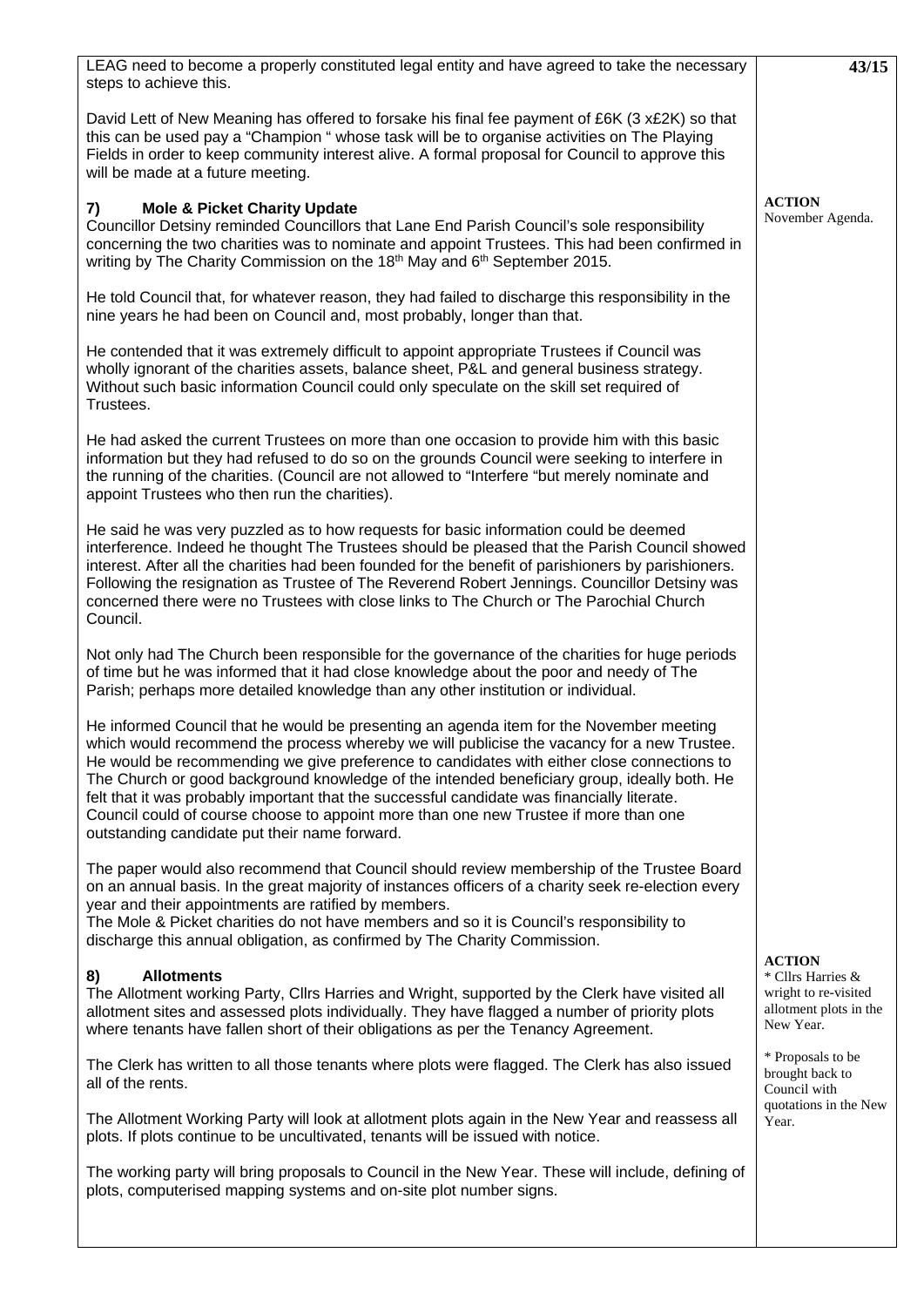| 9)<br><b>Devolved Services Update</b>                                                                                                                                                                                                                                                                                                                                                                                                                                                                                                    | 44/15                                                                                          |
|------------------------------------------------------------------------------------------------------------------------------------------------------------------------------------------------------------------------------------------------------------------------------------------------------------------------------------------------------------------------------------------------------------------------------------------------------------------------------------------------------------------------------------------|------------------------------------------------------------------------------------------------|
| The Clerk and Councillor Detsiny attended a meeting in Aylesbury on $18th$ September where<br>BCC gave a presentation to Parish Councils on the up to date situation regarding Devolved<br>Services.                                                                                                                                                                                                                                                                                                                                     | <b>ACTION</b><br>* Clerk to confirm to<br><b>BCC</b> our intention<br>to participate.          |
| Present were representatives of Councils who had signed up to the initial stage (Stage 1) and<br>representatives of those yet to decide.                                                                                                                                                                                                                                                                                                                                                                                                 | * Clerk to obtain<br>detailed maps of                                                          |
| Councillors received a copy of BCC's presentation before this meeting so as to give them time<br>to better understand the details.                                                                                                                                                                                                                                                                                                                                                                                                       | (supposed) areas<br>of work. BCC are<br>not able to confirm                                    |
| In essence the message was similar to last year but, even starker. BCC would be unable to<br>maintain even a poor level of service in the coming years. They urged Councils to join Stage 2<br>starting in April 2016.                                                                                                                                                                                                                                                                                                                   | what is actually<br>being cut/trimmed.<br>*Clerk to organise<br>two cost estimates             |
| It was conceded that the three year grant they would give local Councils would, in many<br>instances, not be sufficient to cover the costs of employing local companies to do the work.<br>(There is no absolute guarantee there will be any grant after the three year period.)                                                                                                                                                                                                                                                         | for doing the work.<br>Chosen contractors<br>to be advised by<br>two Councillors of            |
| LEPC's grant will be in the order of £3000. Councillor Coulter felt certain our actual costs will be<br>much greater than this. This can only be funded by either increasing the precept, cancelling<br>other activities ort taking the money from reserves.                                                                                                                                                                                                                                                                             | what they believe<br>actually needs<br>cutting and what<br>does not. Also<br>frequency of work |
| Council resolved that there was no option but to accept and sign a contract for an April 2016<br>start date. There exists a standard contract already used by all currently participating Councils.                                                                                                                                                                                                                                                                                                                                      | (Essential both<br>estimates are<br>based on identical<br>specification).                      |
| 10)<br><b>Clerk's report</b><br>The Clerk reported that the External Audit had been carried out. No issues were raised.                                                                                                                                                                                                                                                                                                                                                                                                                  | *Council to choose                                                                             |
| The Clerk raised the issue if the Memorial Bench at the Playing Fields. Cllr Stewart and the<br>Clerk would visit the site and agree a position for the bench. LESA would also need to agree this<br>position.                                                                                                                                                                                                                                                                                                                           | contractor.<br>Depending on<br>amount of work<br>Council might<br>choose to divide             |
| Councillors reported that the VAS was still not working correctly. The Clerk will ask BCC to<br>repair.                                                                                                                                                                                                                                                                                                                                                                                                                                  | work.<br>* Legal formalities                                                                   |
| Councillors have asked of the speed tubes can be deferred until May 2016. May is more likely to<br>give Council a better reading of average speed of traffic.                                                                                                                                                                                                                                                                                                                                                                            | and budgeting to be<br>completed asap                                                          |
| There had been a complaint from Parishioners regarding a gentleman walking his dogs on the<br>Playing Fields being quite abusive and refusing to clear up dog waste. These issues have been<br>reported to The Police.                                                                                                                                                                                                                                                                                                                   | <b>ACTION</b><br>Clerk to action points<br>raised from the                                     |
| Cllrs Coulter, Osborn, Stewart & The Clerk will meet with Shanley Homes regarding the agreed<br>line of the footpath (as per the agreed Easement) and the specific ion for the material to be<br>used.                                                                                                                                                                                                                                                                                                                                   | Clerks Report.                                                                                 |
| Council had received complaints about the current state of the Churchyard. All complaints have<br>been referred to the Church Warden. The Church is working to resolve the issues.                                                                                                                                                                                                                                                                                                                                                       |                                                                                                |
| 11)<br><b>Invitations to Meetings, Correspondence &amp; Reports received</b>                                                                                                                                                                                                                                                                                                                                                                                                                                                             | <b>ACTION</b>                                                                                  |
| Council has received two letters from Parishioners concerned about the speed of traffic on the<br>Marlow Road and Moor Common. Council was sympathetic to all the concerns raised. However<br>BCC implement speed restrictions. There is little the Parish Council can do.<br>Council agreed to order 250 stickers to be placed on wheelie bins of those properties on the<br>main roads in the village. Although the bins are only out once a week, it will remind people of the<br>speed limited and we hope this will have an impact. | Clerk to action all<br>points raised.                                                          |
| Council received a letter about a dangerous Willow tree on Moorend Common. Cllrs Osborn and<br>Stewart have looked at the tree onsite and also on the land registry documents and do not<br>believe the tree is on Council land. We have asked the owner of the property to supply his title<br>deeds as he believes otherwise.                                                                                                                                                                                                          |                                                                                                |
| If Clirs Stewart, Osborn and the Clerk decide the tree is on Council land after looking at the<br>deeds, Council should remove the tree for safety reasons.                                                                                                                                                                                                                                                                                                                                                                              |                                                                                                |

A Parishioner has asked if dg waste bins can be put around the Village. The Clerk will write an